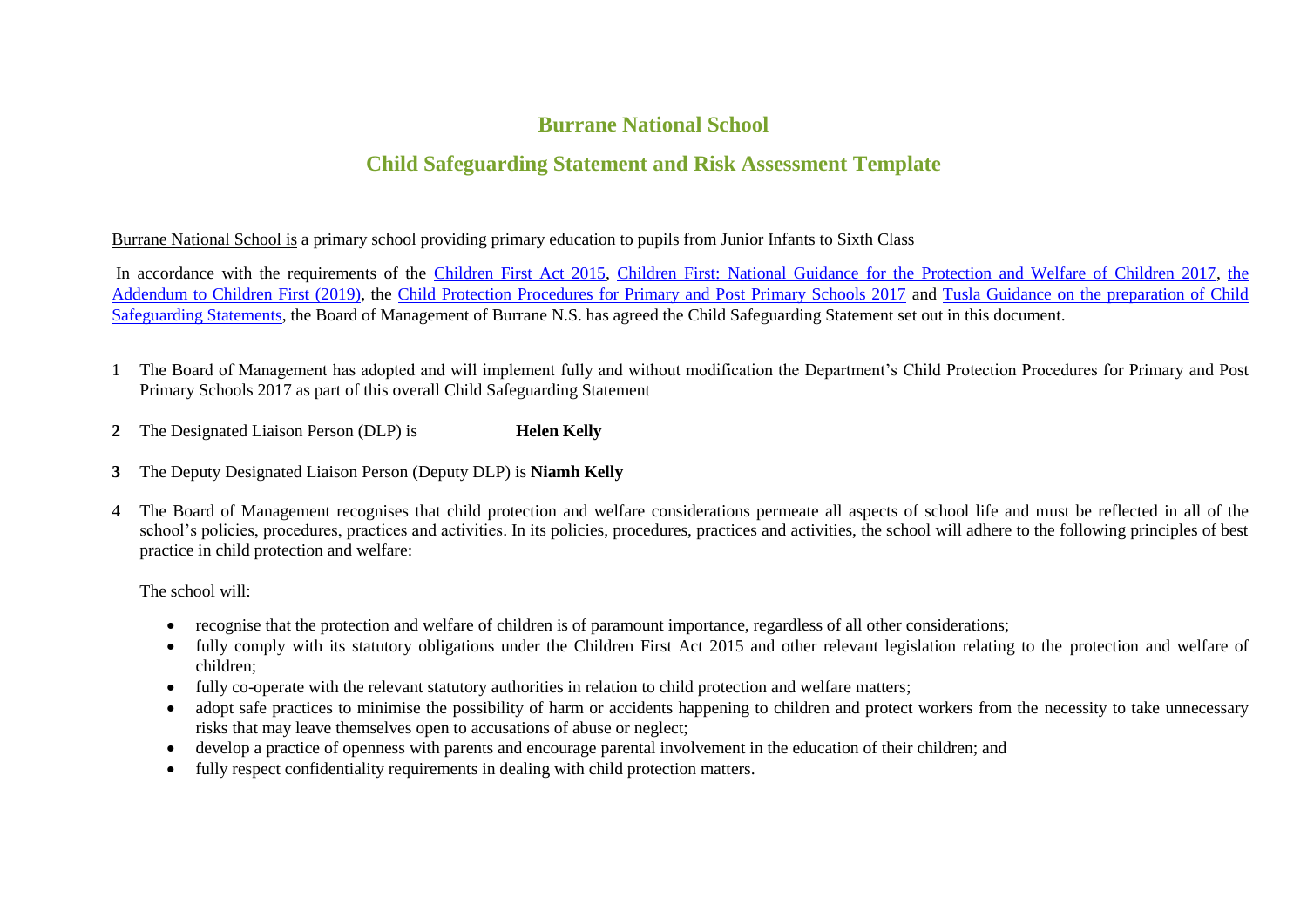The school will also adhere to the above principles in relation to any adult pupil with a special vulnerability.

- 5 The following procedures/measures are in place:
	- In relation to any member of staff who is the subject of any investigation (howsoever described) in respect of any act, omission or circumstance in respect of a child attending the school, the school adheres to the relevant procedures set out in Chapter 7 of the Child Protection Procedures for Primary and Post-Primary Schools 2017 and to the relevant agreed disciplinary procedures for school staff which are published on the DE website.
	- In relation to the selection or recruitment of staff and their suitability to work with children, the school adheres to the statutory vetting requirements of the [National Vetting Bureau \(Children and Vulnerable Persons\) Acts 2012 to 2016](https://revisedacts.lawreform.ie/eli/2012/act/47/revised/en/pdf) and to the wider duty of care guidance set out in relevant Garda vetting and recruitment circulars published by the Department of Education and available on the DE website.
	- In relation to the provision of information and, where necessary, instruction and training, to staff in respect of the identification of the occurrence of harm (as defined in the 2015 Act) the school-
		- $\triangleright$  Has provided each member of staff with a copy of the school's Child Safeguarding Statement
		- $\triangleright$  Ensures all new staff are provided with a copy of the school's Child Safeguarding Statement
		- $\triangleright$  Encourages staff to avail of relevant training
		- Encourages Board of Management members to avail of relevant training
		- $\triangleright$  The Board of Management maintains records of all staff and Board member training
	- In relation to reporting of child protection concerns to Tusla, all school personnel are required to adhere to the procedures set out in the Child Protection Procedures for Primary and Post-Primary Schools 2017, including in the case of registered teachers, those in relation to mandated reporting under the Children First Act 2015.
	- In this school the Board has appointed the abovenamed DLP as the "relevant person" (as defined in the Children First Act 2015) to be the first point of contact in respect of the schools child safeguarding statement.
	- All registered teachers employed by the school are mandated persons under the Children First Act 2015.
	- In accordance with the Children First Act 2015 and the Addendum to Children First (2019), the Board has carried out an assessment of any potential for harm to a child while attending the school or participating in school activities. A written assessment setting out the areas of risk identified and the school's procedures for managing those risks is included with the Child Safeguarding Statement.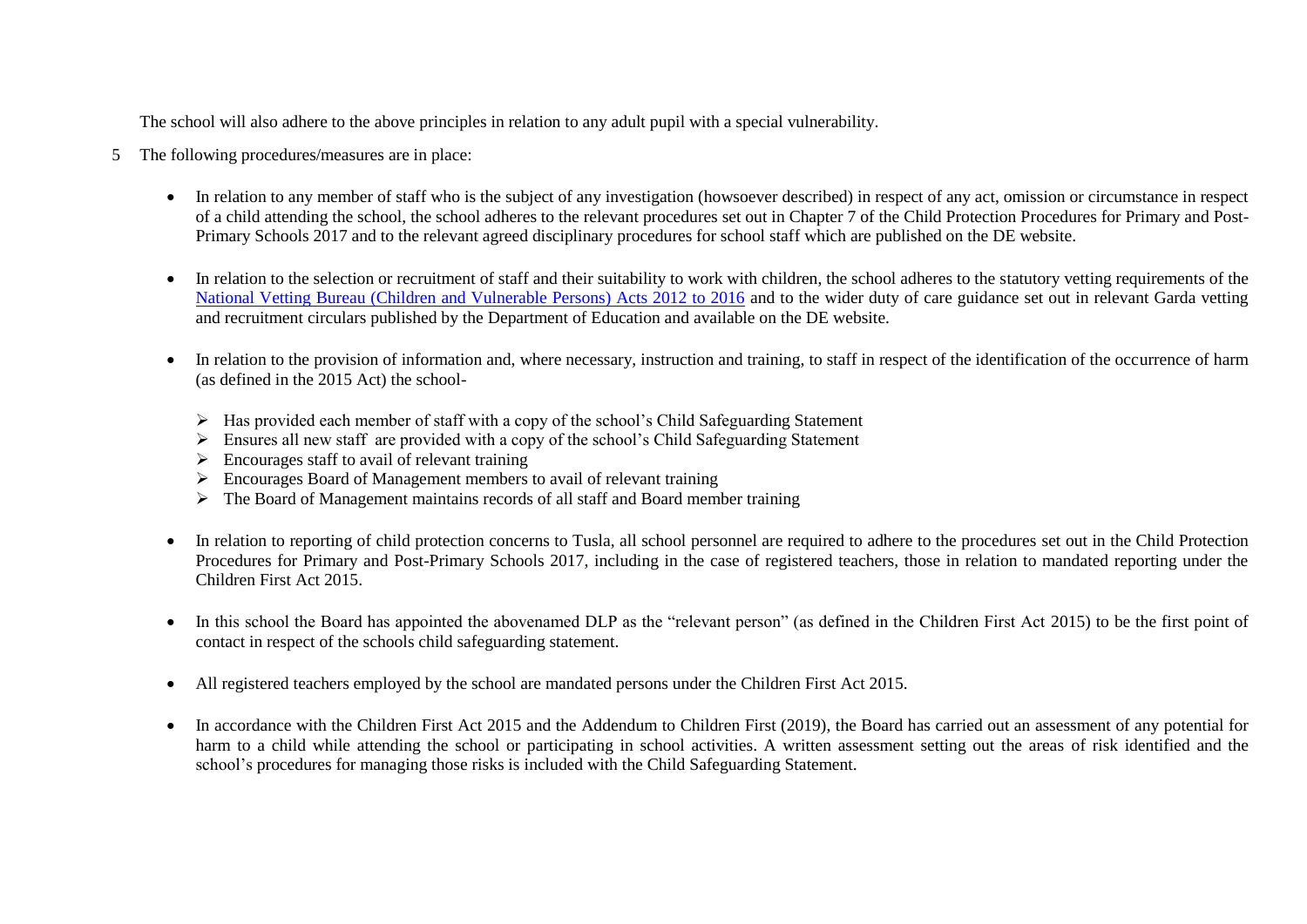• The various procedures referred to in this Statement can be accessed via the school's website, the DE website or will be made available on request by the school.

**Note:** The above is not intended as an exhaustive list. Individual Boards of Management shall also include in this section such other procedures/measures that are of relevance to the school in question.

- 6 This statement has been published on the school's website and has been provided to all members of school personnel, the Parents' Association (if any) and the patron. It is readily accessible to parents and guardians on request. A copy of this Statement will be made available to Tusla and the Department if requested.
- 7 This Child Safeguarding Statement will be reviewed annually or as soon as practicable after there has been a material change in any matter to which this statement refers.

This Child Safeguarding Statement was adopted by the Board of Management on September 2018

This Child Safeguarding Statement was reviewed by the Board of Management on8th December 2021

 $Signed:$ 

Chairperson of Board of Management Principal/Secretary to the Board of Management

Date: \_\_\_\_\_\_\_\_\_\_\_\_\_\_\_\_\_\_\_\_\_\_\_\_\_\_ Date: \_\_\_\_\_\_\_\_\_\_\_\_\_\_\_\_\_\_\_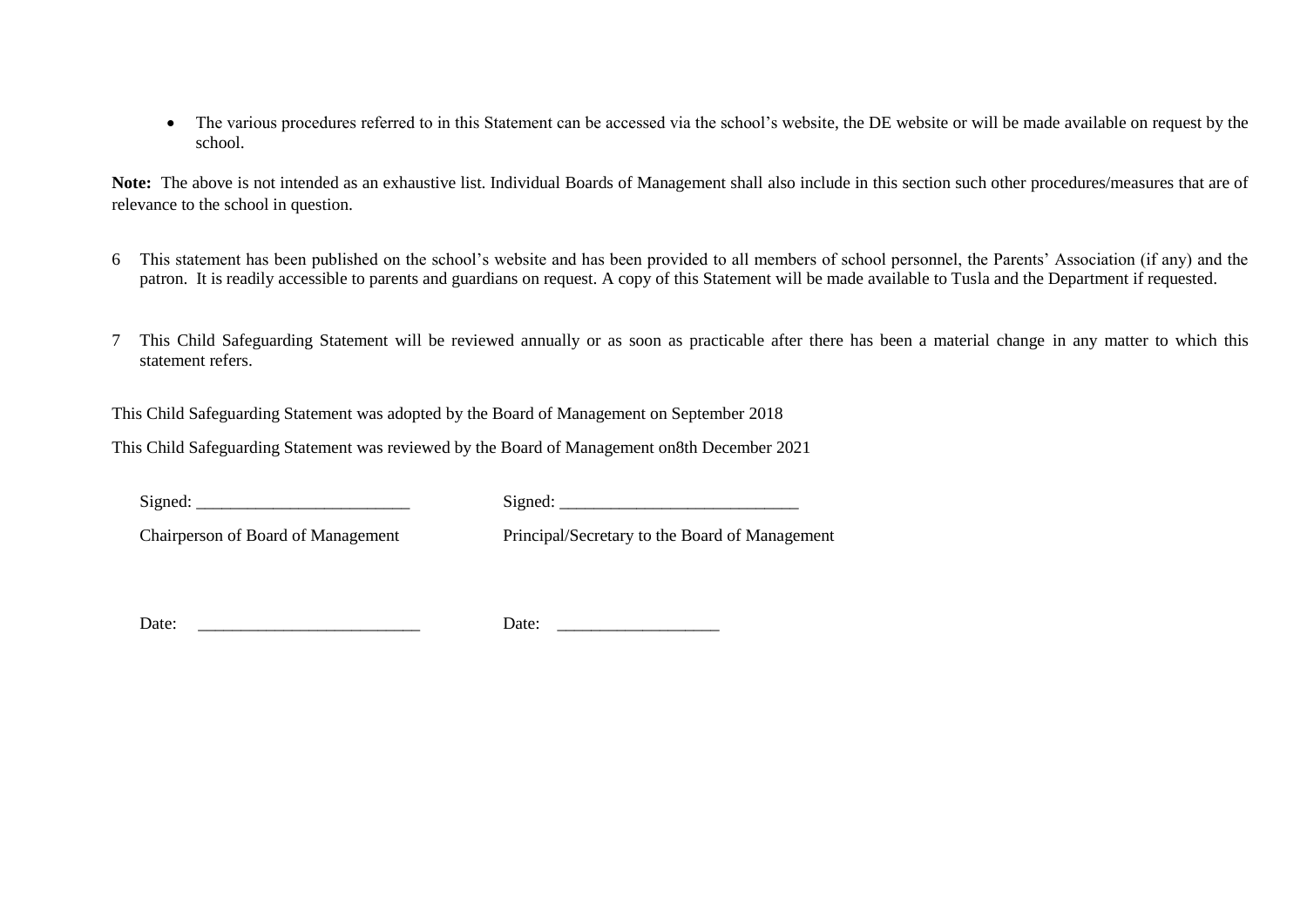## **Child Safeguarding Risk Assessment**

## **Written Assessment of Risk of Burrane N.S.**

In accordance with section 11 of the Children First Act 2015 and with the requirement of Chapter 8 of the *Child Protection Procedures for Primary and Post-Primary Schools 2017*, the following is the Written Risk Assessment of [name of school].

| List of school activities                                                                                                                                       | The school has identified the following risk of harm in respect<br>of its activities –                                           | The school has the following procedures in place to<br>address the risks of harm identified in this assessment -                                                                                                                                                                                                                                                                                                                                                                                                  |
|-----------------------------------------------------------------------------------------------------------------------------------------------------------------|----------------------------------------------------------------------------------------------------------------------------------|-------------------------------------------------------------------------------------------------------------------------------------------------------------------------------------------------------------------------------------------------------------------------------------------------------------------------------------------------------------------------------------------------------------------------------------------------------------------------------------------------------------------|
| Opening time<br>Closing time<br><b>Break times</b>                                                                                                              | Access to pupils by strangers or other adults<br>Risk of harm from other pupils                                                  | Supervision by Staff from 9.10 a.m.<br>Parents informed that no supervision occurs prior to the<br>above times<br>Adequate Supervision at break times                                                                                                                                                                                                                                                                                                                                                             |
| Access to school                                                                                                                                                | Access to pupils<br>Access to school by strangers or other adults<br>Flight risk for some pupils                                 | Visitors asked to arrange visit with principal prior to arrival<br>Front door kept closed and bell rang for entry<br>Visitors to report to Principal/office on arrival.<br>Appropriate perimeter fencing and gates closed at break<br>time.                                                                                                                                                                                                                                                                       |
| Teaching<br>Classroom teaching<br>One-to-one teaching<br>One-to one learning support<br>Outdoor teaching activities<br>Online teaching and learning<br>remotely | Risk of harm from other pupils<br>Teachers /pupils behaving inappropriately<br>Teachers lacking awareness of child safety issues | All school personnel are provided with a copy of the<br>school's Child Safeguarding Statement<br>The Child Protection Procedures for Primary and Post-<br>Primary Schools 2017 are made available to all school<br>personnel<br>School Personnel are required to adhere to the Child<br>Protection Procedures for Primary and Post-Primary<br>Schools 2017 and all registered teaching staff are required to<br>adhere to the <i>Children First Act 2015</i> and it's Addendum<br>(2019)<br>Glass panels in doors |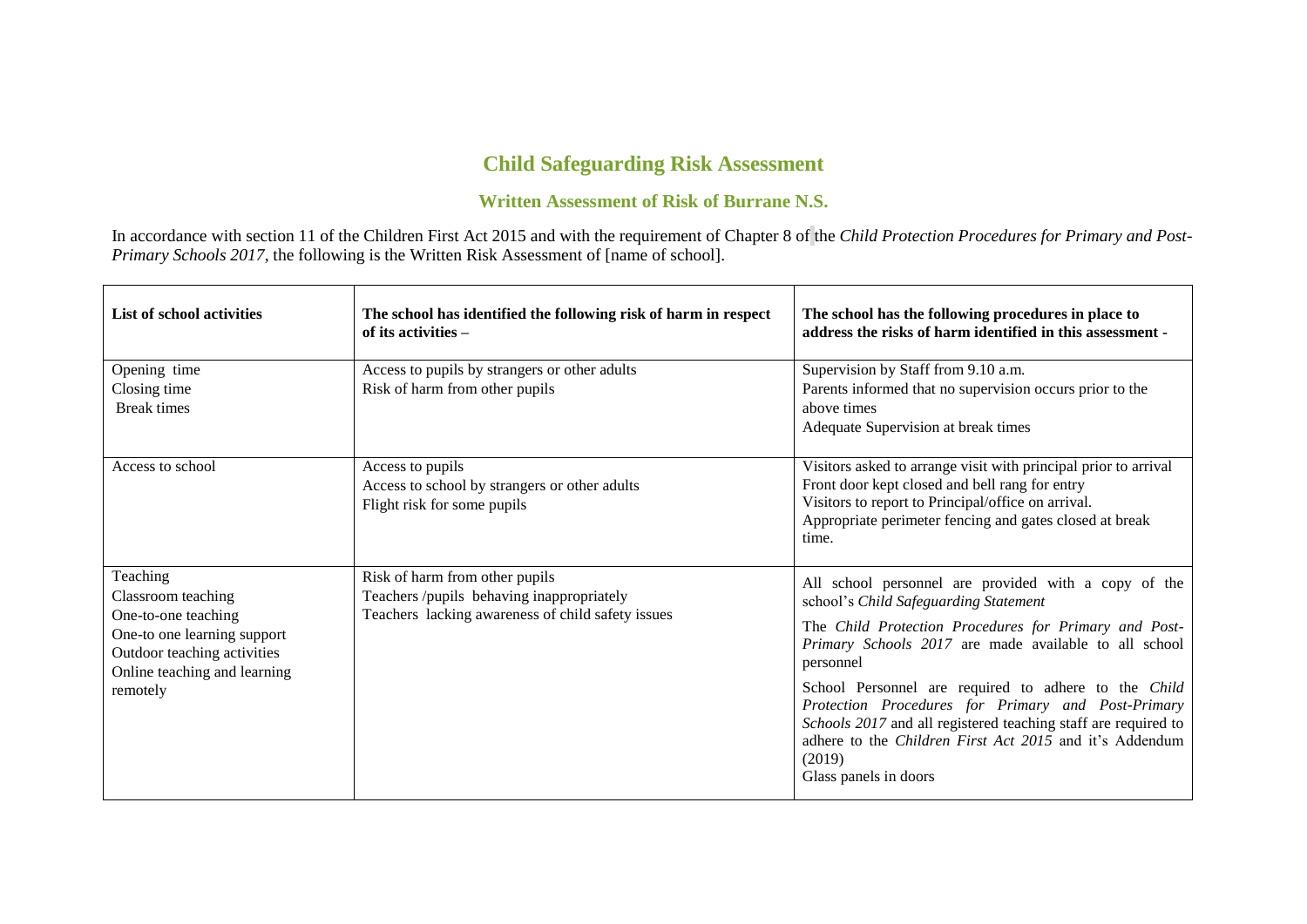|                                                                                                                                                     |                                                                                                                                                                                                                         | The school adheres to the requirements of the Garda vetting<br>legislation and relevant DE circulars in relation to<br>recruitment and Garda vetting<br>The school has a codes of conduct for school personnel<br>(teaching and non-teaching staff)                                                                                                                                 |
|-----------------------------------------------------------------------------------------------------------------------------------------------------|-------------------------------------------------------------------------------------------------------------------------------------------------------------------------------------------------------------------------|-------------------------------------------------------------------------------------------------------------------------------------------------------------------------------------------------------------------------------------------------------------------------------------------------------------------------------------------------------------------------------------|
| Use of external personnel to support<br>the curriculum sports and other<br>extra-curricular activities                                              | Risk of child being harmed in the school by volunteer or visitor to<br>the school                                                                                                                                       | Visiting tutors from reputable organisations with appropriate<br>garda vetting.<br>Glass panels in doors                                                                                                                                                                                                                                                                            |
|                                                                                                                                                     |                                                                                                                                                                                                                         | Visitors never given unsupervised access to any number of<br>pupils                                                                                                                                                                                                                                                                                                                 |
| <b>School Tours/Outings</b><br>Use of off-site facilities for school<br>activities<br>School transport arrangements<br>including use of bus escorts | Risk of child being harmed by a member of school personnel, a<br>member of staff of another organisation or other person while child<br>participating in out of school activities e.g. school trip, swimming<br>lessons | Adequate supervision.<br>Adequate planning and preparation by staff.<br>School Tour Policy adhered to                                                                                                                                                                                                                                                                               |
| <b>Sporting Activities</b><br>Swimming Lessons<br><b>Sports Events</b><br>Sports Day                                                                | Potential for unsupervised times in changing areas.<br>Access to pupils by strangers or other adults                                                                                                                    | Adequate supervision provided.<br>Trained lifeguards in pool                                                                                                                                                                                                                                                                                                                        |
| Mobile Phones/Access to<br>internet/Social Media                                                                                                    | Potential for bullying<br>Potential for accessing inappropriate material<br>Potential for grooming of pupils                                                                                                            | Mobile phones not permitted in school. Handed to class<br>teacher in the morning and returned at end of school day if<br>they are required for after school activity with note from<br>parent.<br>No unsupervised access to computer devices when in school<br>Anti-Bullying Policy including Cyber-bullying sessions with<br>the children<br>SPHE Curriculum-WebWise<br>AUP policy |
| <b>First Aid</b><br><b>Administration of Medicine</b>                                                                                               | Risk of harm to child while a child is receiving first aid                                                                                                                                                              | All teachers follow First Aid procedures                                                                                                                                                                                                                                                                                                                                            |